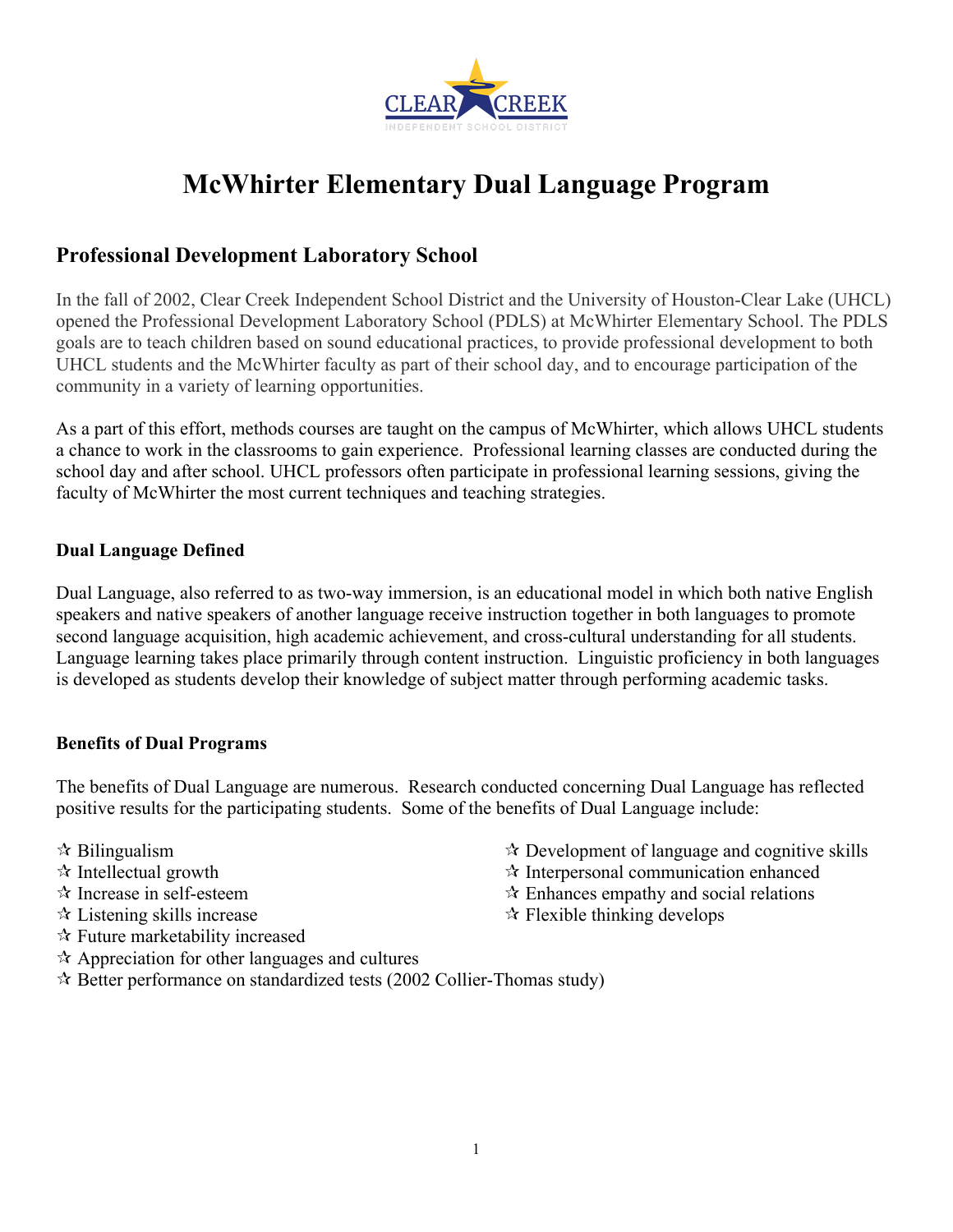C Copyright Wayne P. Thomas &

## Virginia P. Collier, **PATTERNS OF K-12 ENGLISH LEARNERS'** <sup>1997</sup> **LONG-TERM ACHIEVEMENT IN NCEs ON STANDARDIZED TESTS IN ENGLISH READING COMPARED ACROSS SIX PROGRAM MODELS**

(Results aggregated from a series of 4–8-year longitudinal studies from well-implemented, mature programs in five school districts)

Program 1: Two-way developmental bilingual education (BE)

Program 2: One-way developmental BE, including ESL taught through academic content

Program 3: Transitional BE, including ESL taught through academic content

Program 4: Transitional BE, including ESL, both taught traditionally

Program.5: ESL taught through academic content using current approaches

Program 6: ESL pullout--taught traditionally

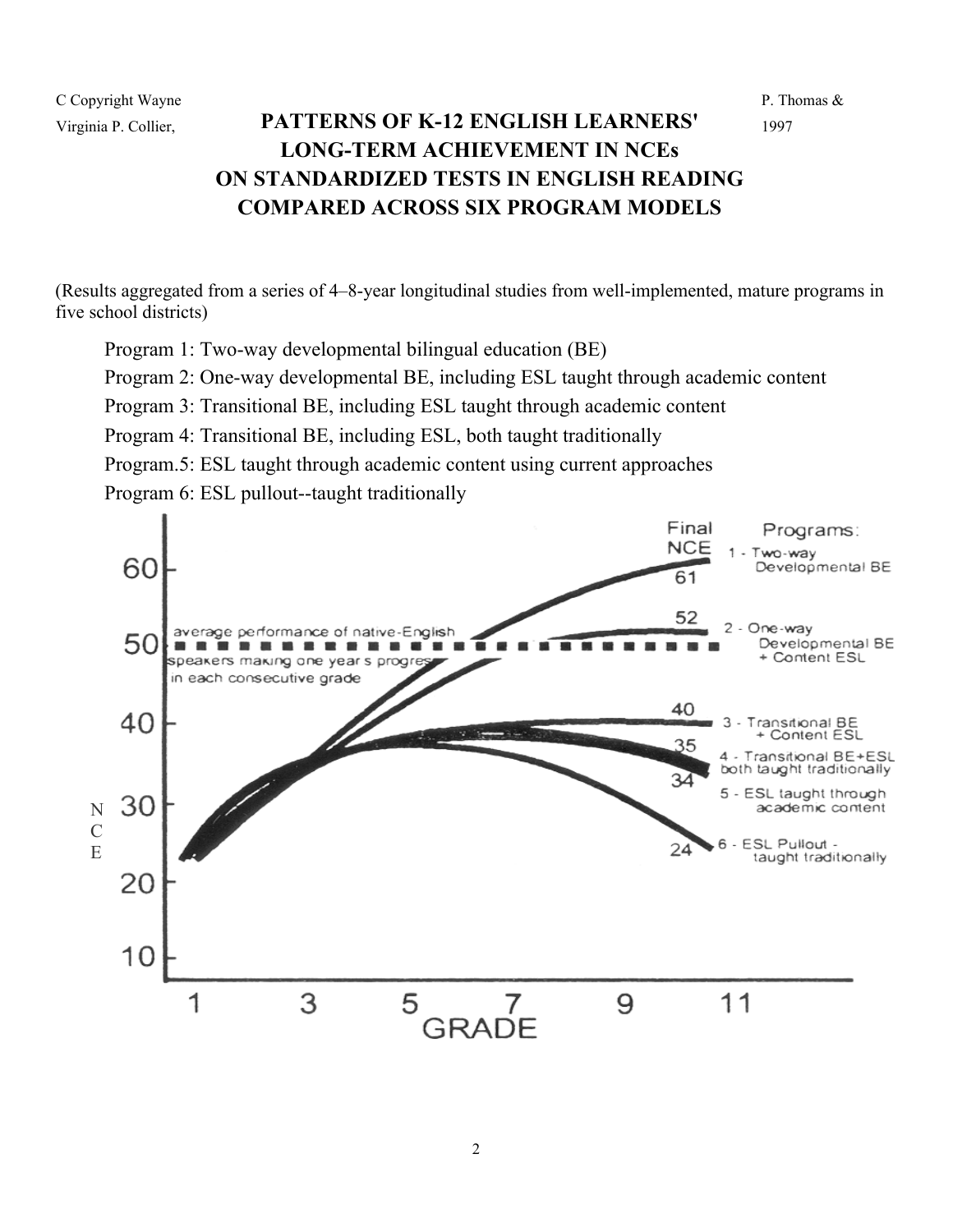## **Purpose Statement**

By the end of fifth grade all students in the Dual Language Program will be bilingual, biliterate, and bicultural.

## **Dual Language Program – The 80/20 Model**

There are various models of dual language education. The Dual Language Program at McWhirter utilizes the 80/20 model. These numbers represent the percent of time each language is used in the classroom by the teacher. Students may respond in either language in the early grade levels. As students' proficiency in the second language increases, the students are encouraged to respond in the new language. The 80/20 model is as follows:

| Grade           | Percent<br>Spanish | Percent<br><b>English</b> |
|-----------------|--------------------|---------------------------|
| Kinder          | 80                 | 20                        |
| 1 <sup>st</sup> | 80                 | 20                        |
| 2 <sup>nd</sup> | 80                 | 20                        |
| 3 <sup>rd</sup> | 70                 | 30                        |
| 4 <sup>th</sup> | 60                 | 40                        |
| ςth             | 50                 | 50                        |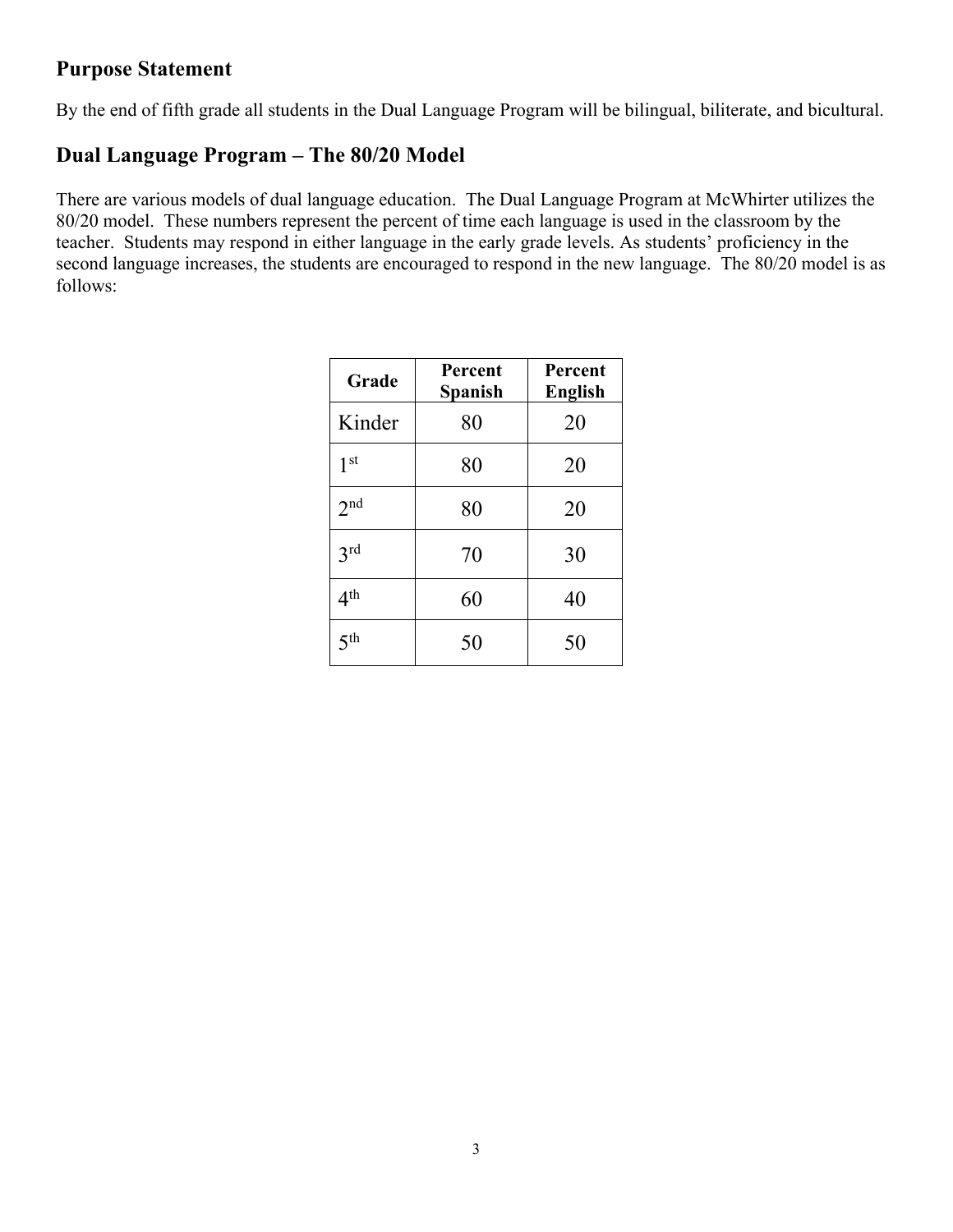## **Grade Levels Included in the Program**

During the 2004-2005 school year, two kindergarten classes implemented the Dual Language Program. Each subsequent school year, two classes were added to the program. The program continues at Clear Creek Intermediate School and Bayside Intermediate. A draft of a high school plan has been created.

| <b>School Year</b> | <b>Grade Level</b>                       | <b>School Year</b> | <b>Grade Level</b>      |
|--------------------|------------------------------------------|--------------------|-------------------------|
|                    | <b>Added to Program</b>                  |                    | <b>Added to Program</b> |
| 2004-2005          | Kindergarten                             | 2009-2010          | Kindergarten            |
|                    |                                          |                    | First                   |
|                    |                                          |                    | Second                  |
|                    |                                          |                    | Third                   |
|                    |                                          |                    | Fourth                  |
|                    |                                          |                    | Fifth                   |
| 2005-2006          | Kindergarten<br>First                    | 2009-2010          | Kindergarten            |
|                    |                                          |                    | First                   |
|                    |                                          |                    | Second                  |
|                    |                                          |                    | Third                   |
|                    |                                          |                    | Fourth                  |
|                    |                                          |                    | Fifth                   |
|                    |                                          |                    | Sixth                   |
| 2006-2007          | Kindergarten<br>First<br>Second          | 2011-2012          | Kindergarten            |
|                    |                                          |                    | First                   |
|                    |                                          |                    | Second                  |
|                    |                                          |                    | Third                   |
|                    |                                          |                    | Fourth                  |
|                    |                                          |                    | Fifth                   |
|                    |                                          |                    | Sixth                   |
|                    |                                          |                    | Seventh                 |
| 2007-2008          | Kindergarten<br>First<br>Second<br>Third | 2012-2013          | Kindergarten            |
|                    |                                          |                    | First                   |
|                    |                                          |                    | Second                  |
|                    |                                          |                    | Third                   |
|                    |                                          |                    | Fourth                  |
|                    |                                          |                    | Fifth                   |
|                    |                                          |                    | Sixth                   |
|                    |                                          |                    | Seventh                 |
|                    |                                          |                    | Eighth                  |
| 2008-2009          | Kindergarten                             | 2013-2017          |                         |
|                    | First                                    |                    |                         |
|                    | Second                                   |                    | $K-12$                  |
|                    | Third                                    |                    |                         |
|                    | Fourth                                   |                    |                         |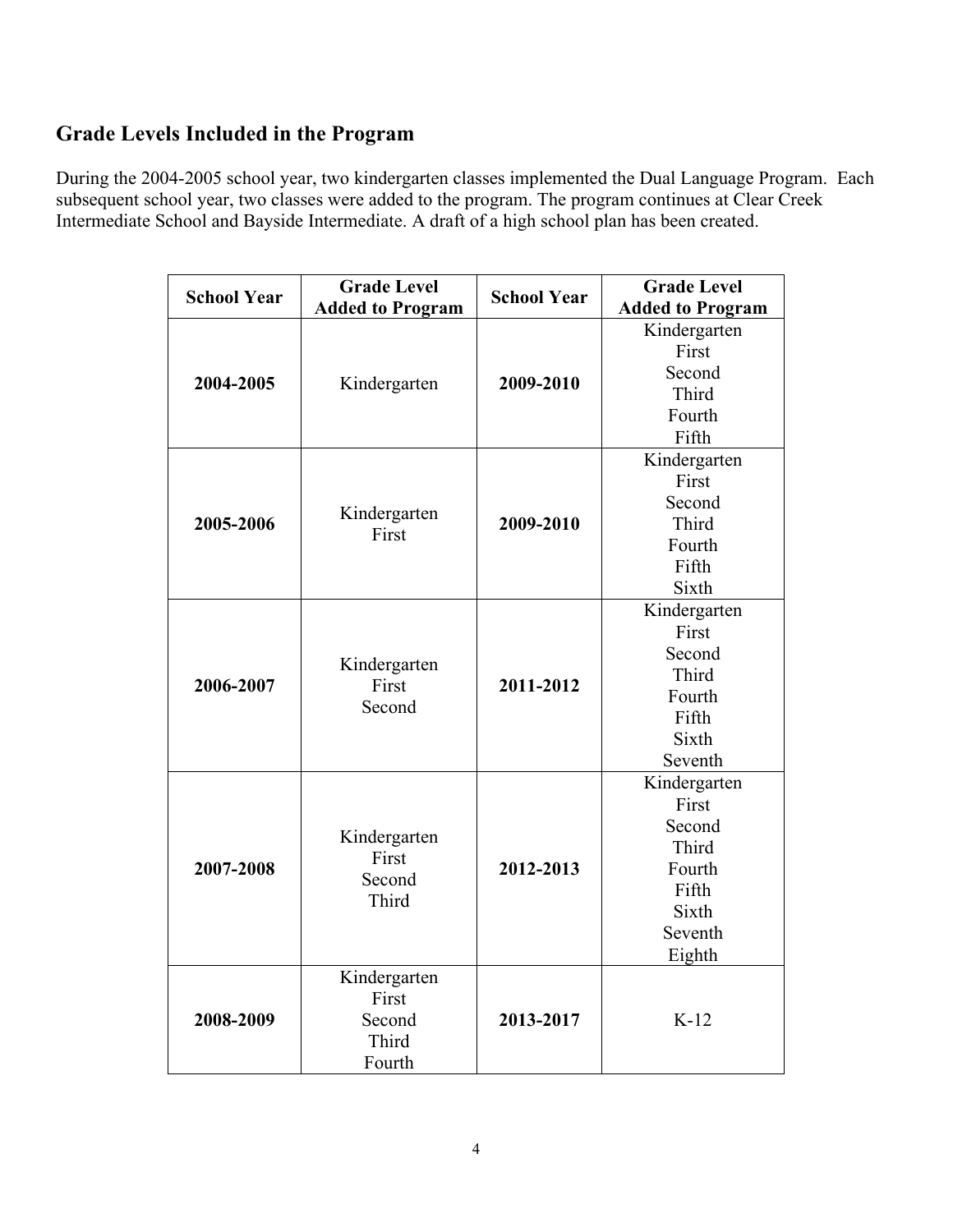## **Curriculum and Standards**

Students participating in the Dual Language Program are instructed using the Clear Creek ISD (CCISD) curriculum following state guidelines (Texas Essential Knowledge and Skills) and are held to the same standards as all other CCISD students. High expectations are held for every student, and teachers in the Estrellas Program strive to ensure that each child reaches his or her potential as a learner.

### **Assessment**

Students in the Dual Language Program will be assessed using the same assessment measures as all CCISD students, including standardized tests. State assessment decisions  $(3<sup>rd</sup>-5<sup>th</sup>$  grade) will be made by the Language Proficiency Assessment Committee based on student performance. Parents will receive progress reports and report cards indicating the student's academic progress in both languages. Communication on the student's progress will also be shared through parent-teacher conferences, newsletters, letters, and phone calls. In addition, students' linguistic progress will be assessed annually.

## **Your child is a good candidate for the program if he or she:**

- $\triangleright$  Is highly verbal and developmentally on target in his or her native language.
- $\triangleright$  Expresses an interest in different people, places, and things.
- $\triangleright$  Is interested in learning a second language.

## **The program is a good fit for families that:**

- $\triangleright$  Support learning a second language.
- $\triangleright$  Value other cultures.
- $\triangleright$  Participate in their children's educational process.

## **Applying to the Dual Language Program**

Kindergarten students and parents interested in enrolling in the Dual Language Program will need to complete an application. Once the school has received the application, students will be contacted to complete the process by being administered an oral language assessment. Also, parents will be invited to attend an orientation session.

Students whose parents sign the Dual Language Compact Commitment and whose oral language proficiency test results are FES (Fluent English Speaker) will be identified as "Dual Language Program Ready." A lottery system will then be used to determine which students will enroll in the program and which students will be placed on a waiting list.

## **Commitment to the Dual Language Program**

Just as young children learning their first language often become frustrated with their inability to communicate, it is important to remember that children learning a second language may feel frustration. Support and encouragement are the keys to overcoming this frustration. It is important to make the decision to commit to your child remaining in the Dual Language Program throughout the elementary grades before enrolling.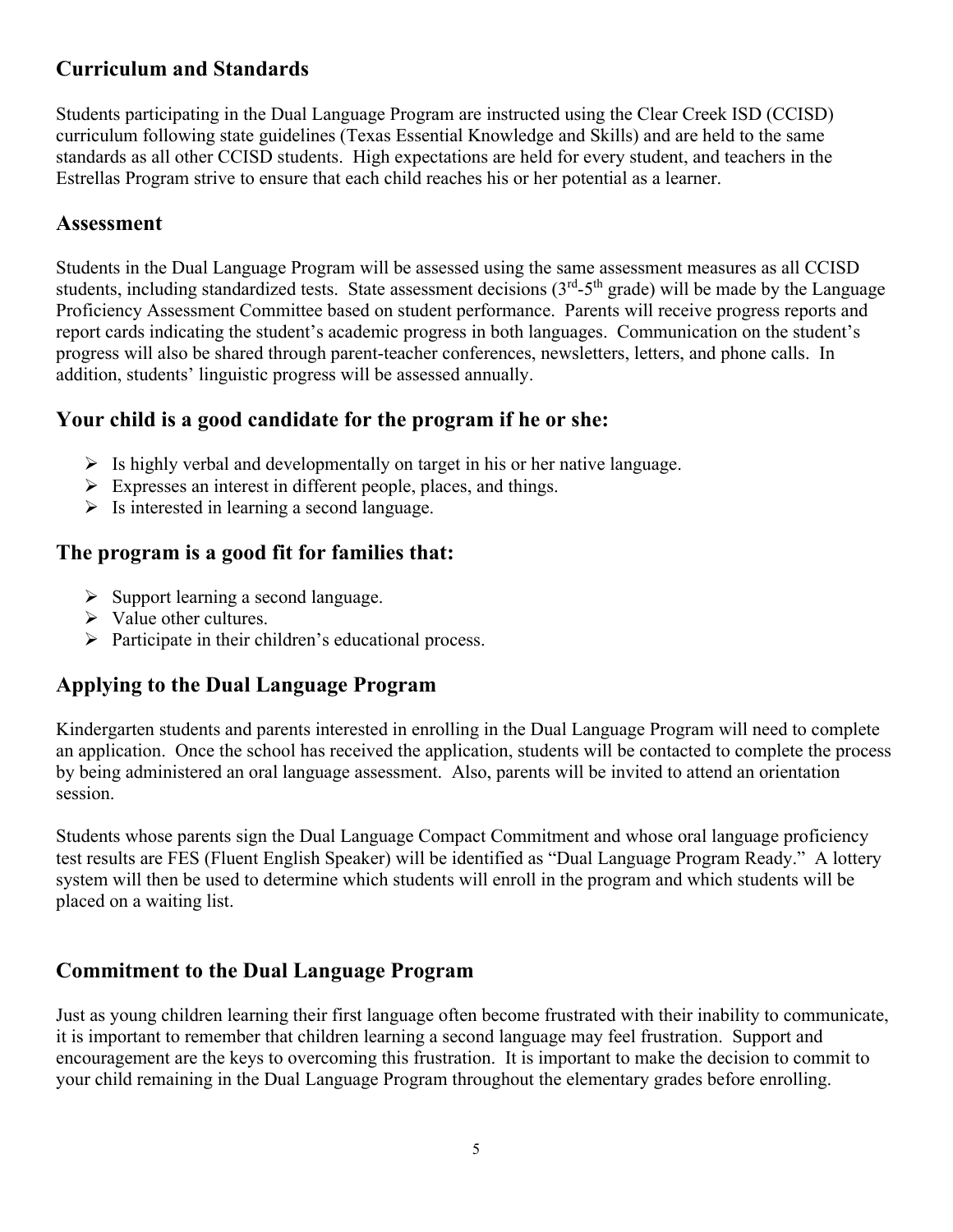## **Steps to Enrolling Your Child**

Children who are eligible to begin kindergarten as defined by Education Code 29.151 (5 years old prior to September 1 may apply to the Dual Language Program).

1. Complete an application and return it via fax, email (lhollowa@ccisd.net) or mail to:

McWhirter PDLS Attn: Lori Holloway Fax: 281-284-4805 300 Pennsylvania Webster, TX 77598

### **The application deadline is April 29, 2022 at 3:45 p.m.**

2. You will be contacted to schedule a date and time for your child to receive an oral language assessment, and for you and your child to participate in an orientation.

3. Parents must sign an Estrellas Compact Commitment for their child to be eligible for the Dual Language Program

- 4. Students whose oral language test results are FES (Fluent English Speaker) and whose parents have signed the Dual Language Compact Commitment will be identified as "Dual Language Program Ready." A lottery system will then be used to determine which students enroll in the program. **The lottery will take place on May 6, 2022 at 9:00 a.m.**
- 5. All applicants will be contacted and informed of their child's status in the program.
- 6. If your child is accepted in the Dual Language Program, and **your attendance school zone is not** McWhirter Elementary, an intra-district transfer form will need to be completed.

\*Please note that, in accordance with CCISD policy, a student transfer may be revoked whenever the principal establishes that a student:

- 1. Has been truant;
- 2. Fails to maintain satisfactory conduct;
- 3. Fails to maintain passing grades; or
- 4. Fails to be punctual.

**\*I understand that if my child does not have satisfactory attendance, receives failing grades, or chooses not to follow CCISD's code of student conduct, she/he will be reassigned to a general class (English speakers) or a Bilingual class (Spanish speakers). If your child is on a transfer, the transfer will not be renewed for the following school year.**

**7.** All necessary registration procedures must be followed to enroll the student in kindergarten (see district registration procedures).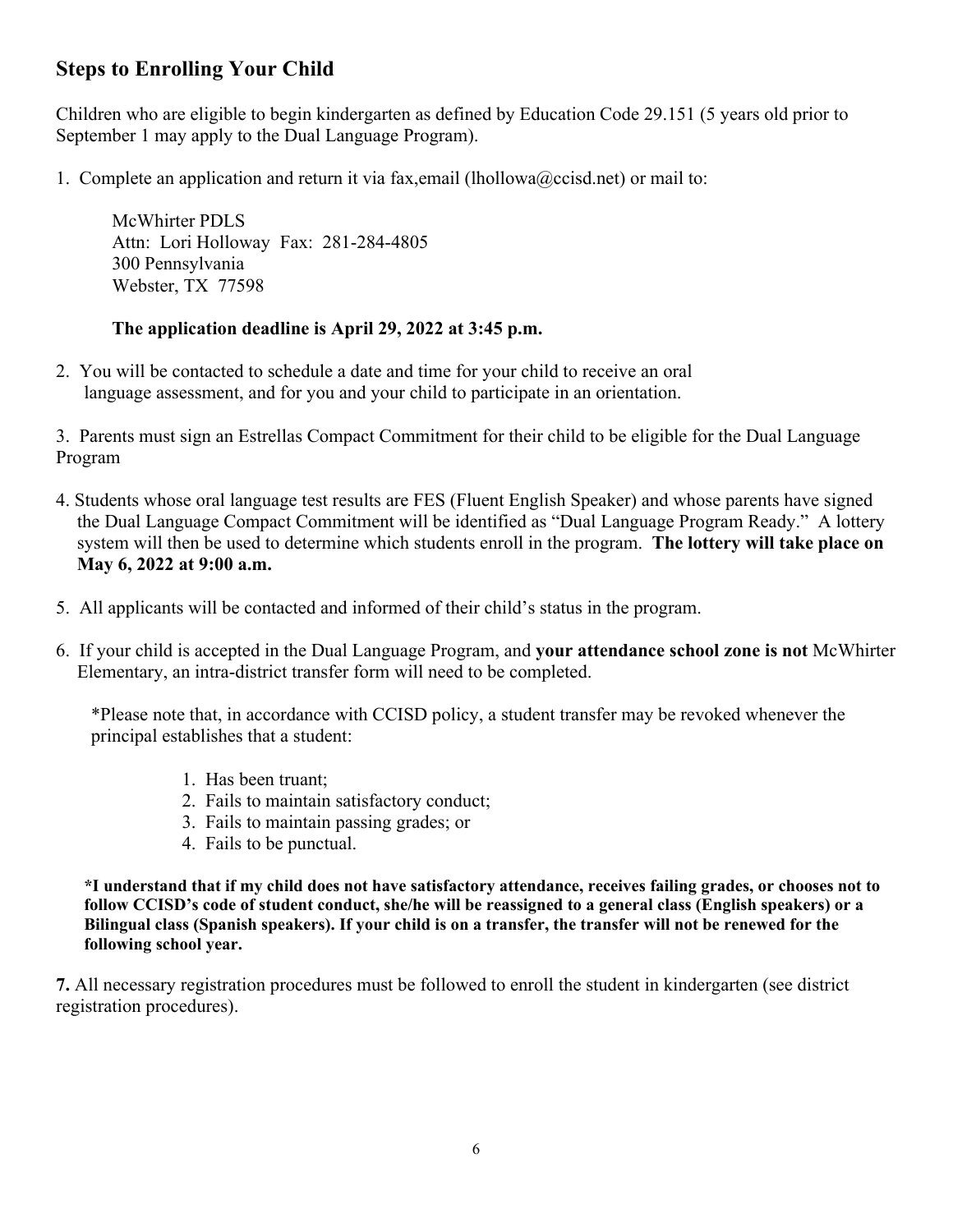## **Frequently Asked Questions**

#### **1. What is a dual language program?**

Dual language is a form of bilingual education in which students are taught literacy and content in two languages.

Dual language programs foster bilingualism, biliteracy, enhanced awareness of linguistic and cultural diversity, and high levels of academic achievement through instruction in two languages.

Dual language is an educational model that integrates native English speakers and native speakers of another language for all or most of the day, with the goals of promoting high academic achievement, first-and second-language development and cross-cultural understanding for all students. In dual language programs, language learning takes place primarily through content instruction. Academic subjects are taught to all students through both English and the non-English language. As students and teachers work together to perform academic tasks, the students' language abilities are developed, along with their knowledge of content area subject matter.

#### **2. Will a second language interfere with my child's English ability?**

In most cases, learning another language enhances a child's English ability. Children can learn much about English by learning the structure of another language. Common vocabulary also helps children learn the meaning of new words in English. Experimental studies have shown that no long-term delay in native English language development occurs in children participating in second language classes, even in full immersion programs.

In fact, children enrolled in foreign language programs score statistically higher on standardized tests conducted in English. Many reports have demonstrated that children who have learned a second language earn higher SAT scores, particularly on the verbal section of the test. One study showed that, by the fifth grade of an immersion program, students outperformed all comparison groups and remained high academic achievers throughout their schooling.

#### **3. Will my child fall behind if he/she learns two languages?**

Concepts learned in either language become a part of the child's general knowledge. On some tests, such as English vocabulary, immersion students score higher than students in regular English programs.

#### **4. If my child is enrolled in a language program at school, what can I do to help?**

Most importantly, encourage your child's interest in the language and in other cultures. Show him/her that you value the ability to speak a second language. Attend cultural events that feature music, dance, or food from other countries where the language is spoken. If possible, provide some books, videos, or other materials in the second language.

#### **5. Will my child learn the same things as students in regular classes?**

Yes, the CCISD curriculum must follow the guidelines for the State of Texas. Materials in dual language classes cover the same basic program, as do regular English classes; students work toward the same academic goals regardless of the language of instruction.

#### **6. How can we manage if no one in our family speaks Spanish?**

That is not a difficulty. The school realizes that many parents are monolingual and will answer your questions/concerns in English.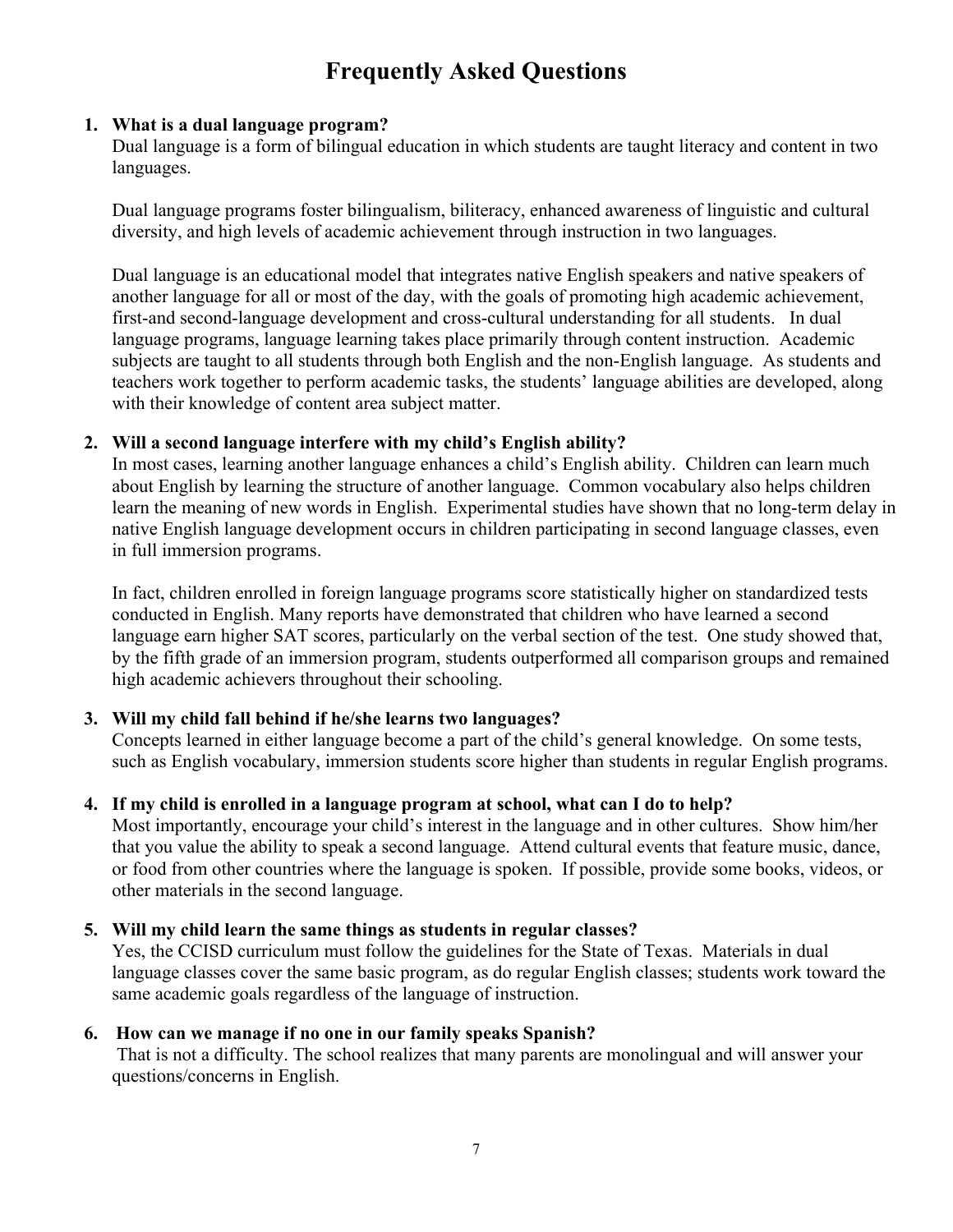#### **7. If we move to another area, will my child fit into a regular English classroom?**

If you move before first grade, or after second grade, there will be few, if any difficulties. Now that dual language programs exist in many school districts, you may be able to find one in your new neighborhood.

#### **8. How will my child be assessed?**

Students will be administered classroom and school-developed tests to determine academic progress. In addition, a language proficiency test will be administered at the end of each school year. A committee will review each child's academic performance and determine the language of the state assessment that would be most appropriate.

#### **9. What type of accent will my child have?**

Standard Spanish structures and vocabulary are taught. A variety of accents exist in all language; during a school career, a child will be exposed to teachers and students from various parts of the world that are models of well-spoken Spanish.

#### **10. How can I evaluate my child's progress if no one speaks Spanish at home?**

In addition to the report card, there is also communication with parents through newsletters, parentteacher conferences, special notices, and phone calls. Parents are also welcomed to visit dual language classes.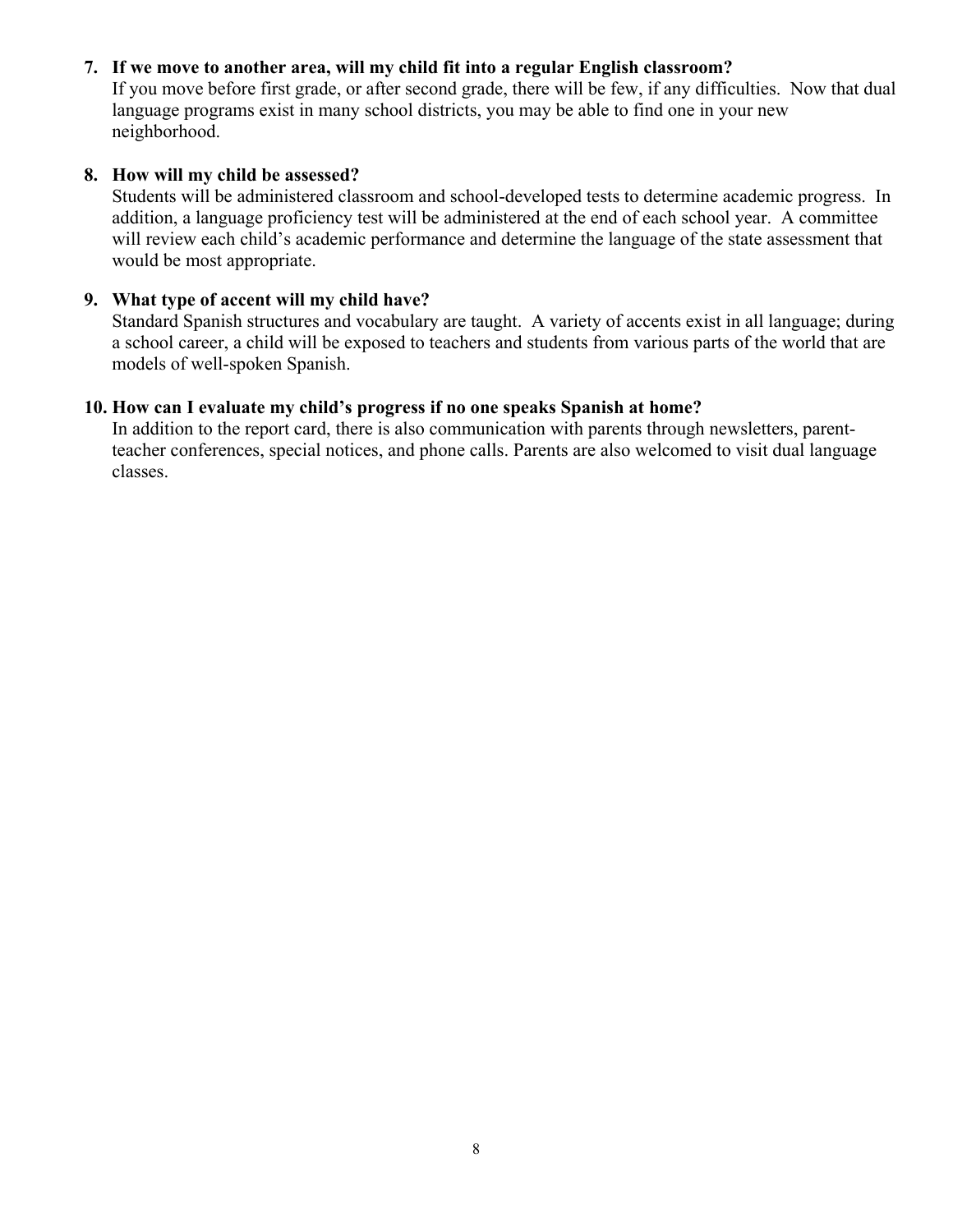#### **What our Parents Say about The Dual Language Program**

*-Our child has been rapidly developing the Spanish language and has picked up pronunciation remarkably well.*

*-He does not seem to feel any barriers to communication with the Spanish-speaking.*

*-She loves classmates the most among all things in school.*

*-She enjoys it and has new words to "teach" us every day.*

*-When she hears Spanish on the radio or television, she often tells us what she thinks it meant.*

*-My child uses words from his "new" language interspersed in his regular/old language. He also sings songs in his new language and likes to get Spanish books from the library (which Mom & Dad can't read!).*

*-I think my child is making exceptional progress and he is enjoying his classes/teachers more than I had anticipated. He's more outgoing than before and not as reserved as I had anticipated he would be (at school).*

*-I have not found that her skills in English have been affected in a negative way. I see her working hard to determine if what she sees is in Spanish or English and what rules, if you will, she needs to follow in order to understand what she is seeing.*

*-I am amazed at how quickly she has picked Spanish up and how comfortable she is in using it. She's very eager to teach myself and her sibling all that she is taught.*

*-There has been no loss of English comprehension. Her ability to understand what she reads has continued to grow.*

*-My child writes notes to family members ("I luf you") in English and can sound out basic 3 and 4 letter words.*

*-She's writing a lot of words in Spanish. (Ella escribe muchas frases en español.)*

*-I've noted that my son is talking more with his friends. (He notado que mi hijo se comunica más con sus amigos.)*

*-He's changed in that before he didn't know how to work as a team and now he does know how to help and how to help himself. (El ha cambiado en forma de que antes no sabía cómo era estar en equipo y ahora sabe cómo ayudar y ayudarse a si mismo.)*

*-My daughter knows a lot. Every day I'm surprised by everything she knows. Thanks for teaching my daughter so much. (Por supuesto mi hija sabe mucho. Me sorprende cada día con todo lo que sabe y gracias por enseñarle tanto a la niña).*

*-Thank you for your efforts and the great influence in my child's life.*